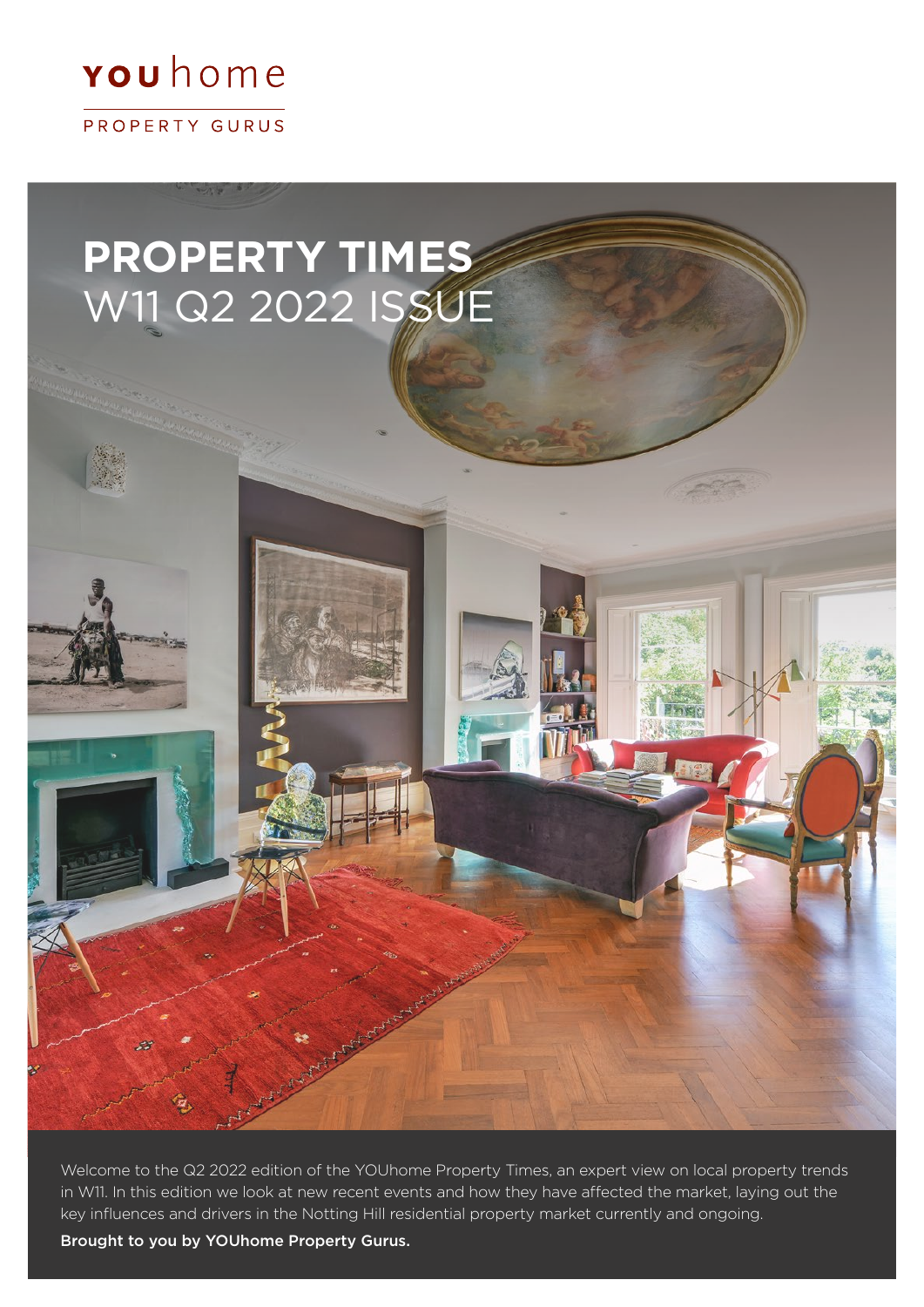### Q1 TO Q2 WHAT'S CHANGED? A LOT

What are the influencing factors? Reader warning - these are not minor tweeking matters:

- The war Russia invading Ukraine, uncertainty of the effects have caused some owners, if they are able, to pause bringing their properties on to the market which has brought about low stock levels;
- Global energy and supplies are tightening, inflation/household costs are spiralling, interest rates are rising but modestly;
- The Bank of England predicts 8% inflation in the coming months, BUT the market is predicting that the Bank of England base rate will only be 2% by February 2023, possibly 2.3% by the end of 2023. So is everything a short-term spike?
- The pandemic is receding in the West with a release from restrictions BUT others are not, global supplies are affected.

In summary - price increases have been driven by a lack of supply - demand has remained strong despite the pandemic and other shocks and possibly in large part because of massive government monetary intervention supporting financial markets and industry and large amounts of low-cost leverage (financing) available.

### THE DETAIL

#### Uncertainty is constraining supply and demand is solid. Flight to quality continues.

- We are seeing a continuation of the trend for growth in average (median) price of property purchased in Notting Hill (pink block graph) and the number of the transactions falling (black line) here in Fig 1.
- Q1 W11 number of exchanges down the significance of exchanges over completions, exchanges mark a sale at a specific date, completions happen at a pre-agreed later date, usually within 4 to 8 weeks. To highlight the falling transaction rate trend set out above, we have seen 52 exchanges take place in W11 in Q1 (compared with 103 the previous quarter and 73 in Q1 of 2021) (all property types, source Lonres).
- Stock levels remain low due to owner-uncertainty and best in class property on (and off) the market are competed for and snapped up (Fig 2) (source Lonres).



■ Average (Median) Selling Price (£) ■ Number of Sales



Fig 2b. Number of W11 Flats Available for Sale - Jan '18 to Jan '22



### THE CURRENT MARKET DRIVER IN NOTTING HILL

The market continues to be driven by locals, some internationals living locally and buying for more or less space – an example – YOUhome were instructed to sell a 3,720sf house at Hillsleigh Rd.

The property had been on the market ten months with three wellknown agents. We joined two of these agents and kept the asking price the same. We had eleven viewings by eight new parties who had not seen the property before. We had a sale agreed to a cash buyer in three weeks, completing in March 2022. Of these eight applicants seven were internationals based in the UK from five different countries:



#### The international market is opening up...albeit slowly

Other countries remain restricted in movement however buying agents report a 40% increase in enquiries from international buyers over the last month, particularly from the US, Europe and Singapore and typically for a ready to move in/turnkey London base for themselves or for their children.

#### An eventual improvement in balance but this is a long way off

The arrival of the international market may bring some balance back to the market. Currently the locally-driven buyers continue to have outside space as a main purchase criterion. Outside space has traditionally been less important to international buyers, favouring criteria like lateral space/apartments, a porter/concierge, for example. This balancing out appears some time away, however.

Fig 1. YOUhome and Land Registry Data by Quarter – London W11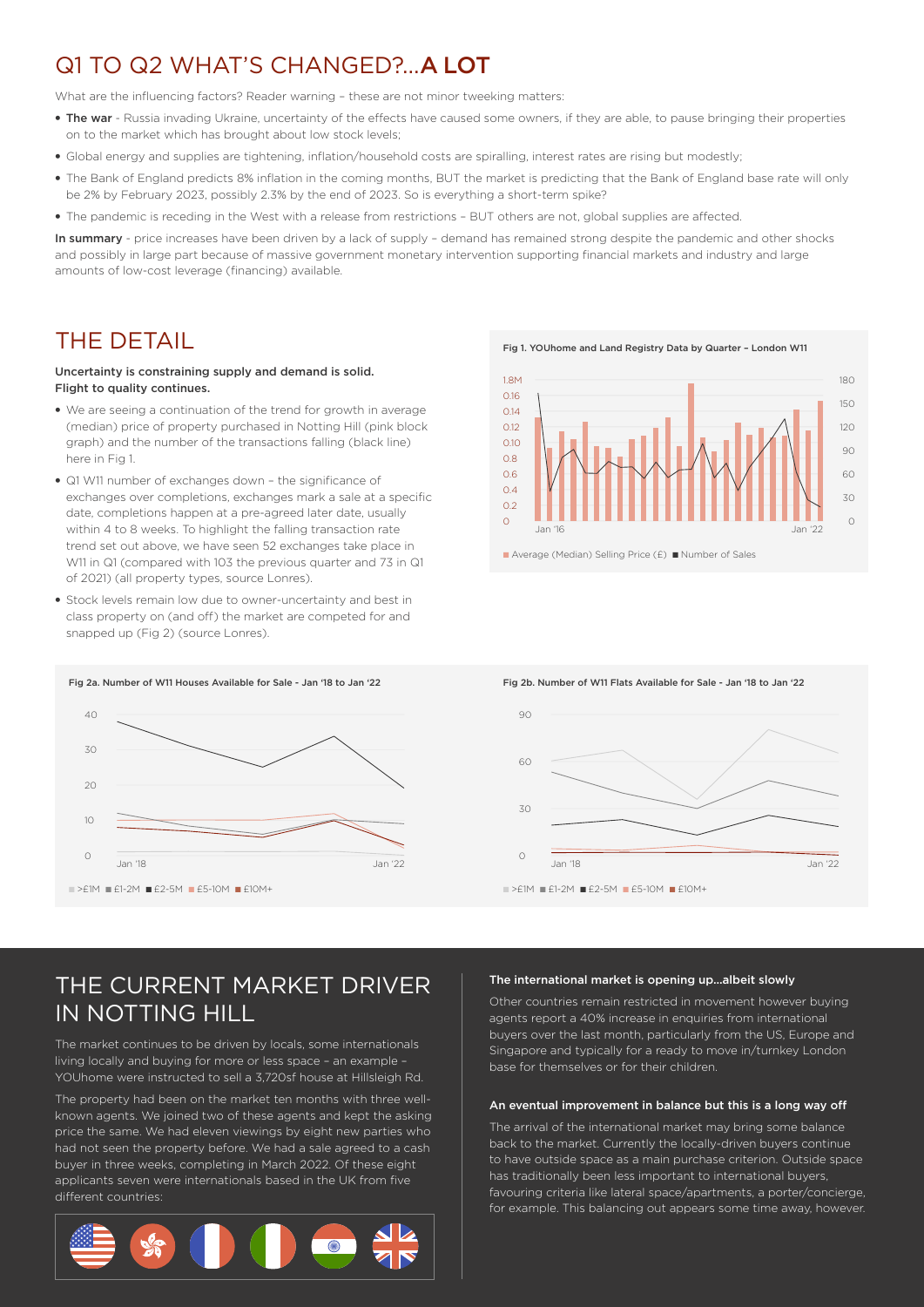### PROPERTY MARKET PERFORMANCE

The property market continues to operate well but with an air of caution. The buoyant house market seen in the last half of 2021 has dwindled. Best in class houses are being sought and bought largely off-market, achieving high prices due to competition and this, in turn, is happening due largely to scarcity.

The majority of properties currently on the market are owned by people looking to change for more or less space and for these great care is needed in pricing prior to launch. However, where properties are sensibly priced this market is operating healthily in W11. The graph below (Fig 3) shows **house** transaction numbers (black line) falling but with high sales values being achieved (pink block, median).



The sale transaction numbers for **flats** (black line graph) are at a historic low as discussed earlier and we've shown this in Fig 4 below dating from 1995 - median sale values achieved (pink block graph) are holding, there is no competitive pressure to bring about local price growth in spite of W11 property sellers and buyers constantly reading reports of values surging nationwide...

■ Average (Median) Selling Price (£) ■ Number of Sales 1.2M 1.0M 0.8M 0.6M  $0.4<sub>N</sub>$ 0.2M dan 195 Jan 195 Jan 1968 Jan 1968.<br>Jan 195 Jan 1970 Jan 1970 Jan 1970 Jan 1970 Jan 1980 Jan 1980 Jan 1980 Jan 1980 Jan 1980 Jan 1980 Jan 1980 Jan 90  $60$  $30$  $120$ 150 180 Fig 4. YOUhome and Land Registry Data by Quarter – London W11

...In central London the reality is that while demand is greater than supply, owners of all but the best in class properties need to be extremely careful pricing their property and in considering offers, median values are holding, not increasing.



### OWNERS BE AWARE

#### W11 buyers are savvy; they:

- Know the market and the value of their £;
- Are aware of influencing factors, are nervous about the future; and
- Will not buy at what they may deem a premium on expectation of growth in the future.

Added to which the bulk of these purchases are mortgage financed by providers who have an eye on the economy and who nationally are beginning to be more conservative.

## CLASSES APART

As a class, and while it may be obvious and simplistic, houses in W<sub>11</sub> hold a greater attraction to buyers over flats as shown by distinct differences in values/sf achieved over time in Fig 5 below.



Of course, flats with characteristics of a house, outside space, communal garden access for example, or where they have very unusually attractive attributes like large lateral space with lift access, attract great interest and achieve levels closer (and sometimes higher than) values achieved by houses.

### EXPERIENCES ON THE GROUND ARE HEARTENING

It is easy to feel gloom but there is a healthy market here in W11…. carefully priced and promoted properties get very real, strong and effective engagement. Here below is YOUhome's marketing profile graph for a Notting Hill family house recently sold by YOUhome. On launch, we saw the usual pattern of high online views (the black line), followed by applicants calling/emailing (the grey dots), viewing (light red) and offering (dark red)…momentum was established and a sale agreed in three weeks.